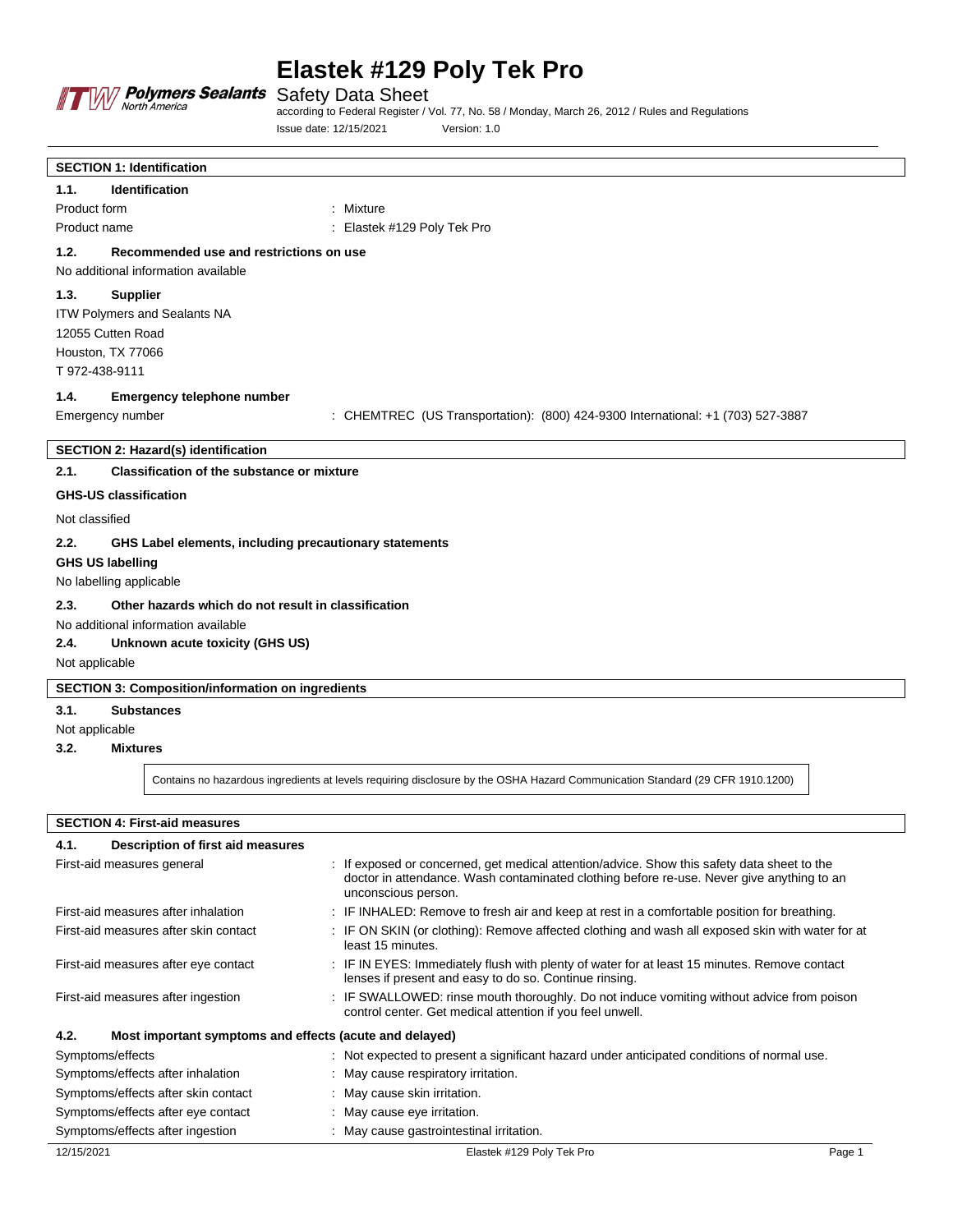## Safety Data Sheet

according to Federal Register / Vol. 77, No. 58 / Monday, March 26, 2012 / Rules and Regulations

### **4.3. Immediate medical attention and special treatment, if necessary**

No additional information available.

|                                                    | <b>SECTION 5: Fire-fighting measures</b>                       |                                                                                                                                                                         |  |  |  |
|----------------------------------------------------|----------------------------------------------------------------|-------------------------------------------------------------------------------------------------------------------------------------------------------------------------|--|--|--|
| 5.1.                                               | Suitable (and unsuitable) extinguishing media                  |                                                                                                                                                                         |  |  |  |
|                                                    | Suitable extinguishing media                                   | : Dry powder. Foam. Carbon dioxide. Water spray.                                                                                                                        |  |  |  |
| 5.2.<br>Specific hazards arising from the chemical |                                                                |                                                                                                                                                                         |  |  |  |
| Fire hazard                                        |                                                                | : No data available.                                                                                                                                                    |  |  |  |
| <b>Explosion hazard</b>                            |                                                                | : No data available.                                                                                                                                                    |  |  |  |
| Reactivity<br>: Stable under normal conditions.    |                                                                |                                                                                                                                                                         |  |  |  |
| 5.3.                                               | Special protective equipment and precautions for fire-fighters |                                                                                                                                                                         |  |  |  |
|                                                    | Precautionary measures fire                                    | : Keep away from heat, hot surfaces, sparks, open flames and other ignition sources. No<br>smoking.                                                                     |  |  |  |
|                                                    | Firefighting instructions                                      | : Use water spray or fog for cooling exposed containers. Exercise caution when fighting any<br>chemical fire. Do not dispose of fire-fighting water in the environment. |  |  |  |
|                                                    | Protection during firefighting                                 | : Do not enter fire area without proper protective equipment, including respiratory protection.<br>Self-contained breathing apparatus.                                  |  |  |  |
| Other information                                  |                                                                | : Under fire conditions closed containers may rupture or explode.                                                                                                       |  |  |  |
|                                                    | <b>SECTION 6: Accidental release measures</b>                  |                                                                                                                                                                         |  |  |  |

| 6.1.             | Personal precautions, protective equipment and emergency procedures |  |                                                                                                                                                             |  |  |  |
|------------------|---------------------------------------------------------------------|--|-------------------------------------------------------------------------------------------------------------------------------------------------------------|--|--|--|
| General measures |                                                                     |  | Evacuate area. Ventilate area. Keep upwind. Spill should be handled by trained cleaning<br>personnel properly equipped with respiratory and eye protection. |  |  |  |
| 6.1.1.           | For non-emergency personnel                                         |  |                                                                                                                                                             |  |  |  |
|                  | Protective equipment                                                |  | : Wear Protective equipment as described in Section 8.                                                                                                      |  |  |  |
|                  | Emergency procedures                                                |  | : Evacuate unnecessary personnel.                                                                                                                           |  |  |  |
| 6.1.2.           | For emergency responders                                            |  |                                                                                                                                                             |  |  |  |
|                  | Protective equipment                                                |  | : Wear suitable protective clothing, gloves and eye or face protection. Approved supplied-air<br>respirator, in case of emergency.                          |  |  |  |

#### **6.2. Environmental precautions**

Prevent entry to sewers and public waters. Notify authorities if liquid enters sewers or public waters. Avoid release to the environment.

## **6.3. Methods and material for containment and cleaning up**

| For containment/cleaning up | SMALL SPILL: Dike area to contain spill. Take precautions as necessary to prevent<br>contamination of ground and surface waters. Recover spilled material on absorbent, such as<br>sawdust or vermiculite, and sweep into closed containers for disposal. After all visible traces,<br>including ignitable vapors, have been removed, thoroughly wet vacuum the area. Do not flush<br>to sewer. If area of spill is porous, remove as much contaminated earth and gravel, etc. as<br>necessary and place in closed containers for disposal. Only those persons who are adequately<br>trained, authorized, and wearing the required personal protective equipment (PPE) should<br>participate in spill response and clean-up.                                                                                                                                                                                                                      |  |  |
|-----------------------------|---------------------------------------------------------------------------------------------------------------------------------------------------------------------------------------------------------------------------------------------------------------------------------------------------------------------------------------------------------------------------------------------------------------------------------------------------------------------------------------------------------------------------------------------------------------------------------------------------------------------------------------------------------------------------------------------------------------------------------------------------------------------------------------------------------------------------------------------------------------------------------------------------------------------------------------------------|--|--|
|                             | LARGE SPILL: Keep spectators away. Only those persons who are adequately trained,<br>authorized and wearing the required personal protective equipment (PPE) should participate in<br>spill response and clean-up. Ventilate the area by natural means or by explosion proof means<br>(i.e. fans). Know and prepare for spill response before using or handling this product. Eliminate<br>all ignition sources (flames, hot surfaces, portable heaters and sources of electrical, static, or<br>frictional sparks). Dike and contain spill with inert material (e.g. sand, earth). Transfer liquids to<br>covered and labeled metal containers for recovery or disposal, or remove with inert absorbent.<br>Use only non-sparking tools and appropriate PPE. Place absorbent diking materials in covered<br>metal containers for disposal. Prevent contamination of sewers, streams, and groundwater<br>with spilled material or used absorbent. |  |  |

#### **6.4. Reference to other sections**

See Sections 8 and 13.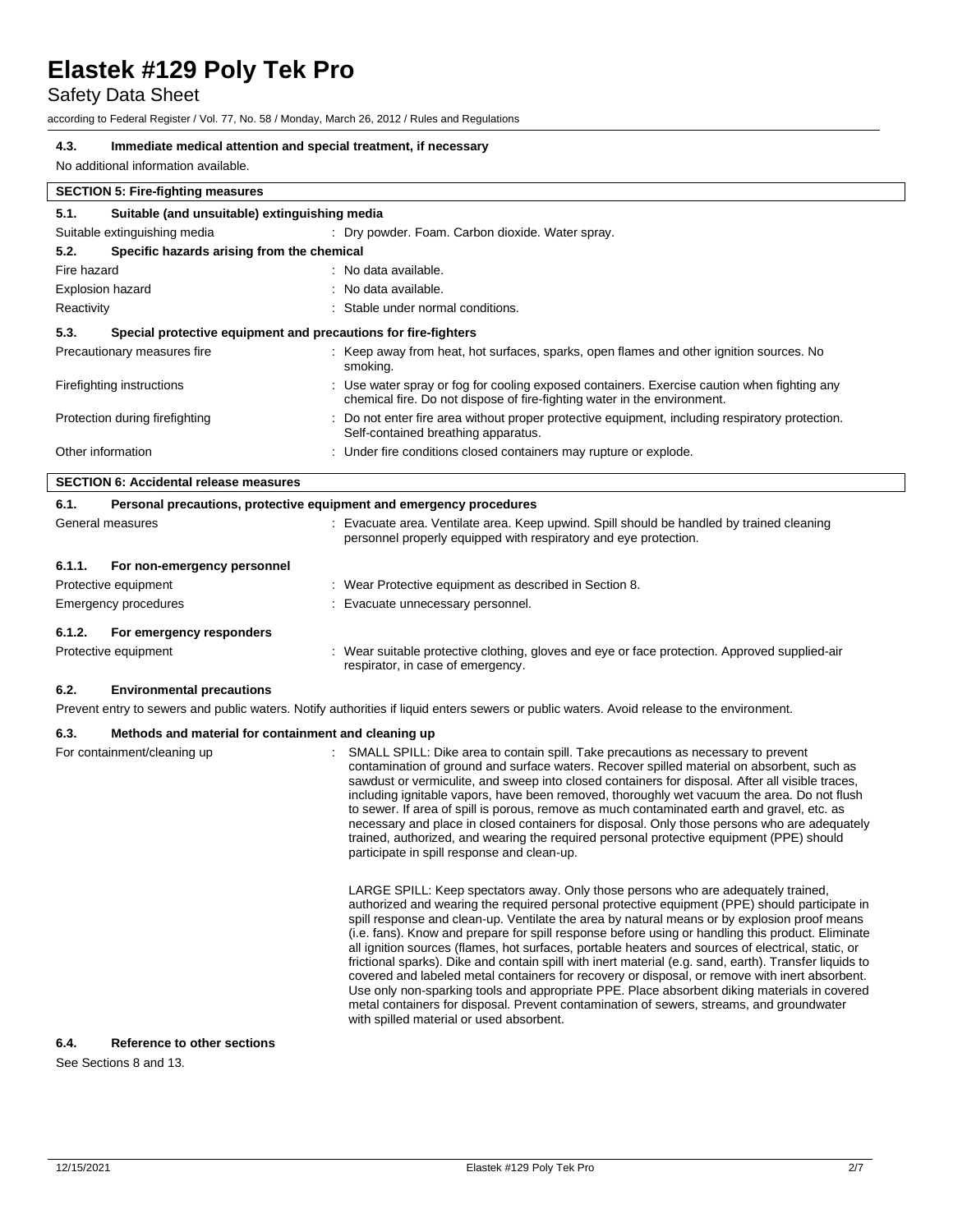Safety Data Sheet

according to Federal Register / Vol. 77, No. 58 / Monday, March 26, 2012 / Rules and Regulations

# **SECTION 7: Handling and storage**

| 7.1.                          | Precautions for safe handling |                                                                                                                                                                                                                                                                                                                                                                |
|-------------------------------|-------------------------------|----------------------------------------------------------------------------------------------------------------------------------------------------------------------------------------------------------------------------------------------------------------------------------------------------------------------------------------------------------------|
| Precautions for safe handling |                               | : Do not handle until all safety precautions have been read and understood. Handle in<br>accordance with good industrial hygiene and safety procedures. Do not get in eyes, on skin, or<br>on clothing. Avoid breathing vapors, mist. Wash hands and other exposed areas with mild soap<br>and water before eating, drinking or smoking and when leaving work. |
| 7.2.                          |                               | Conditions for safe storage, including any incompatibilities                                                                                                                                                                                                                                                                                                   |
|                               | <b>Technical measures</b>     | Empty containers retain product residue and can be hazardous.                                                                                                                                                                                                                                                                                                  |
|                               | Storage conditions            | : Store in a dry, cool and well-ventilated place. Keep the container tightly closed.                                                                                                                                                                                                                                                                           |
|                               | Heat and ignition sources     | : Avoid ignition sources.                                                                                                                                                                                                                                                                                                                                      |
|                               | Special rules on packaging    | Keep only in original container.                                                                                                                                                                                                                                                                                                                               |

#### **SECTION 8: Exposure controls/personal protection**

#### **8.1. Control parameters**

Not applicable

#### **8.2. Appropriate engineering controls**

Appropriate engineering controls : Provide adequate general and local exhaust ventilation. Use process enclosures, local exhaust ventilation, or other engineering controls to control airborne levels below recommended exposure limits. Use explosion-proof equipment with flammable materials. Ensure adequate ventilation, especially in confined areas.

#### **8.3. Individual protection measures/Personal protective equipment**

#### **Personal protective equipment symbol(s):**



#### **Personal protective equipment:**

Gloves. Protective goggles. If spraying, protect with wearing suitable respirator or mask.

#### **Materials for protective clothing:**

Wear suitable protective clothing, gloves and eye/face protection

#### **Hand protection:**

Use gloves appropriate to the work environment

#### **Eye protection:**

Use eye protection suitable to the environment. Avoid direct contact with eyes.

#### **Skin and body protection:**

Wear long sleeves, and chemically impervious PPE/coveralls to minimize bodily exposure.

#### **Respiratory protection:**

Use NIOSH (or other equivalent national standard) -approved dust/particulate respirator. Where vapor, mist, or dust exceed PELs or other applicable OELs, use NIOSH-approved respiratory protective equipment.

#### **SECTION 9: Physical and chemical properties**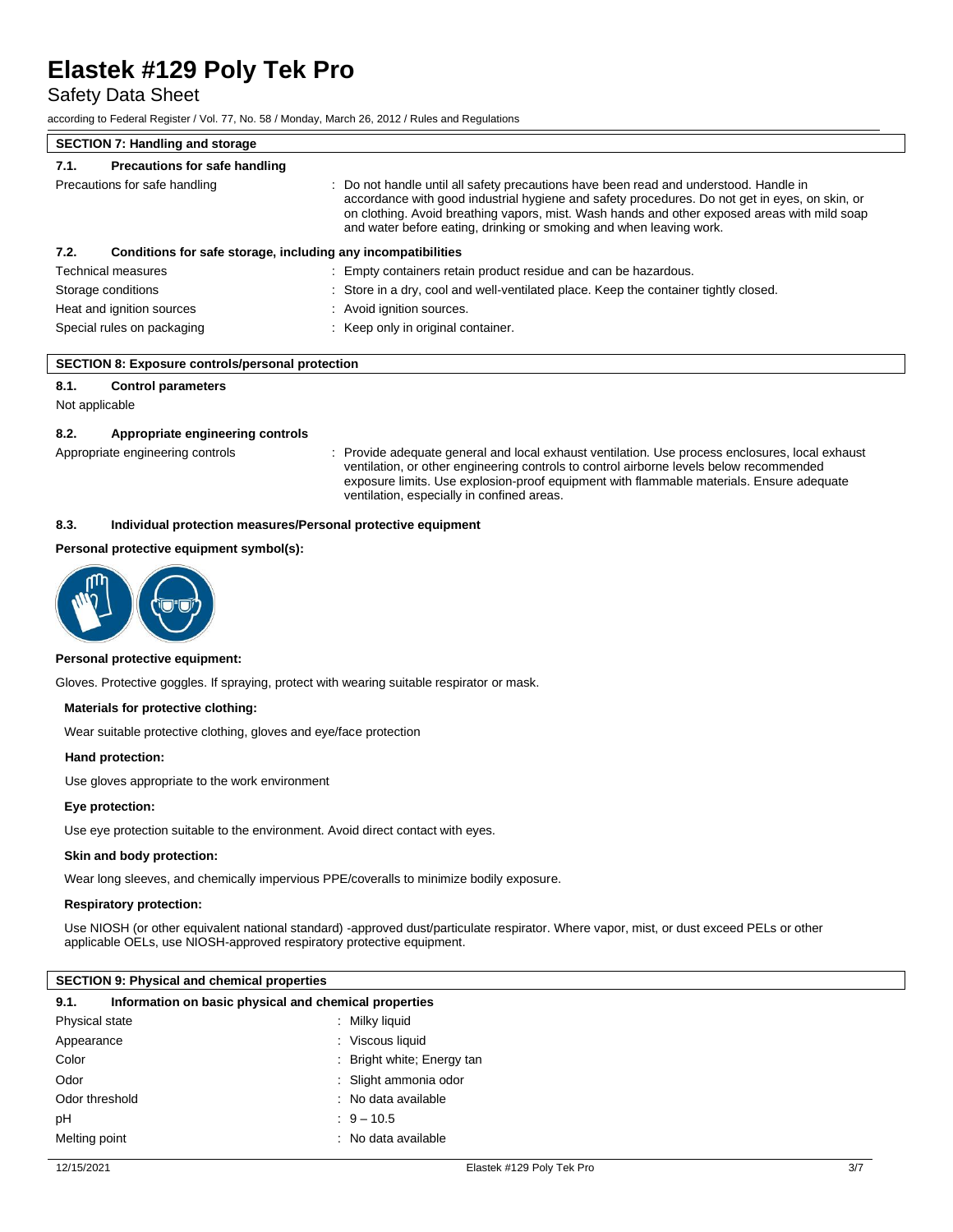## Safety Data Sheet

according to Federal Register / Vol. 77, No. 58 / Monday, March 26, 2012 / Rules and Regulations

| Freezing point                                  | No data available |
|-------------------------------------------------|-------------------|
| Boiling point                                   | No data available |
| Flash point                                     | No data available |
| Relative evaporation rate (n-butyl acetate=1)   | No data available |
| Flammability (solid, gas)                       | No data available |
| Vapor pressure                                  | No data available |
| Relative vapor density at 20 °C                 | $> 1$ (air = 1)   |
| Relative density                                | No data available |
| Density                                         | 12.01 lb/gal      |
| Solubility                                      | No data available |
| Partition coefficient n-octanol/water (Log Pow) | No data available |
| Auto-ignition temperature                       | No data available |
| Decomposition temperature                       | No data available |
| Viscosity, kinematic                            | No data available |
| Viscosity, dynamic                              | No data available |
| <b>Explosive limits</b>                         | No data available |
| <b>Explosive properties</b>                     | No data available |
| Oxidising properties                            | No data available |
|                                                 |                   |

#### **9.2. Other information**

No additional information available

## **SECTION 10: Stability and reactivity**

#### **10.1. Reactivity**

Stable under normal conditions.

### **10.2. Chemical stability**

Stable under recommended handling and storage conditions (see section 7).

#### **10.3. Possibility of hazardous reactions**

None known.

### **10.4. Conditions to avoid**

High temperatures, incompatible materials.

#### **10.5. Incompatible materials**

Acids. Alcohols. Alkalis. Amines.

#### **10.6. Hazardous decomposition products**

Can be released in case of fire: carbon monoxide, carbon dioxide, nitrogen oxides, hydrogen cyanide.

| <b>SECTION 11: Toxicological information</b>    |                                      |     |
|-------------------------------------------------|--------------------------------------|-----|
| Information on toxicological effects<br>11.1.   |                                      |     |
| Acute toxicity (oral)                           | : Not classified                     |     |
| Acute toxicity (dermal)                         | : Not classified                     |     |
| Acute toxicity (inhalation)                     | : Not classified                     |     |
| Skin corrosion/irritation                       | : Not classified                     |     |
|                                                 | $pH: 9 - 10.5$                       |     |
| Serious eye damage/irritation                   | : Not classified                     |     |
|                                                 | $pH: 9 - 10.5$                       |     |
| Respiratory or skin sensitisation               | : Not classified                     |     |
| Germ cell mutagenicity                          | : Not classified                     |     |
| Carcinogenicity                                 | : Not classified                     |     |
| Titanium dioxide (13463-67-7)                   |                                      |     |
| IARC group                                      | 2B - Possibly carcinogenic to humans |     |
| In OSHA Hazard Communication Carcinogen<br>list | Yes                                  |     |
| Silica: Crystalline, quartz (14808-60-7)        |                                      |     |
| 12/15/2021                                      | Elastek #129 Poly Tek Pro            | 4/7 |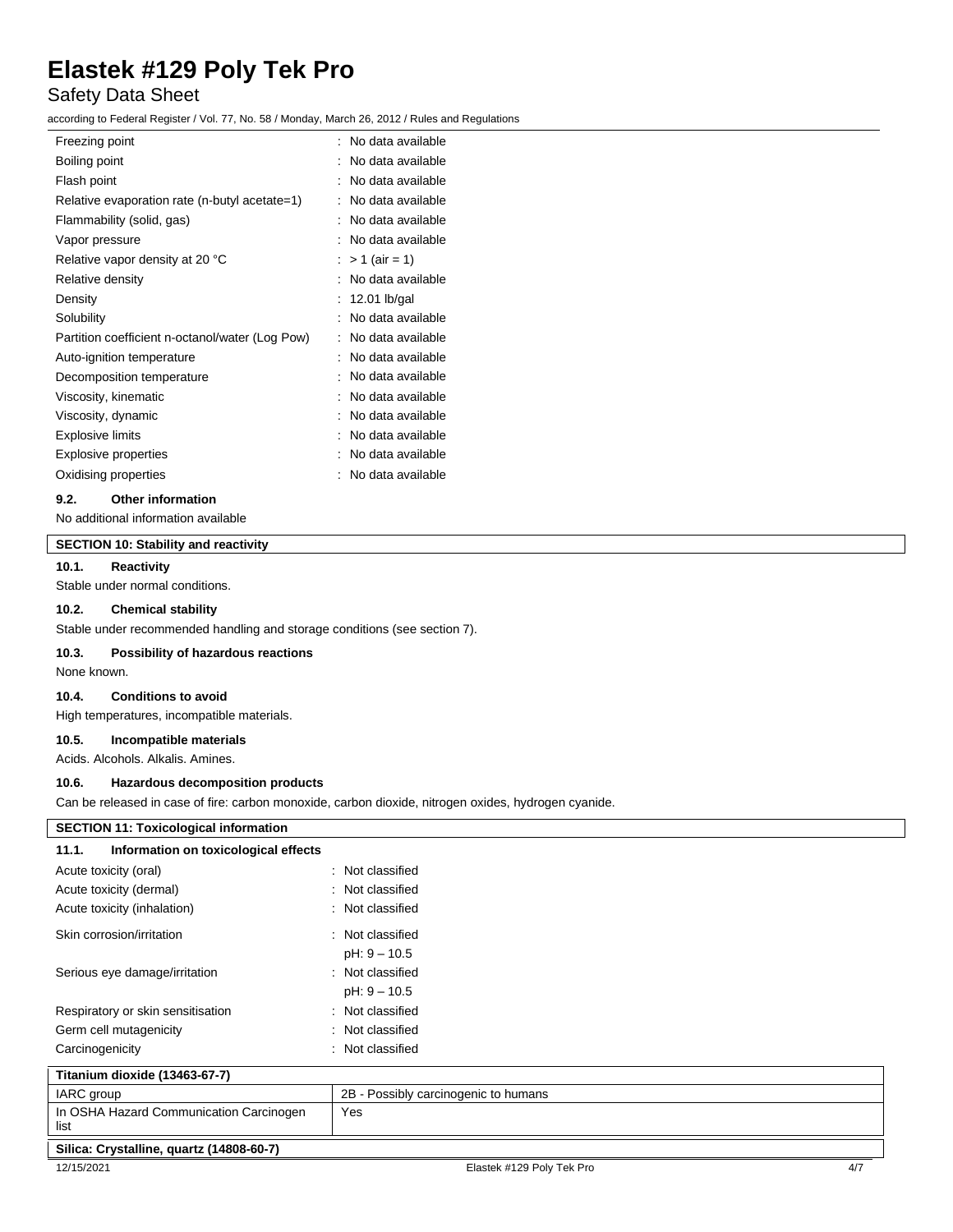Safety Data Sheet

according to Federal Register / Vol. 77, No. 58 / Monday, March 26, 2012 / Rules and Regulations

| Silica: Crystalline, quartz (14808-60-7)                            |                                                                                                                                                                        |
|---------------------------------------------------------------------|------------------------------------------------------------------------------------------------------------------------------------------------------------------------|
| IARC group                                                          | 1 - Carcinogenic to humans                                                                                                                                             |
| National Toxicology Program (NTP) Status                            | Known Human Carcinogens                                                                                                                                                |
| In OSHA Hazard Communication Carcinogen<br>list                     | Yes                                                                                                                                                                    |
| Reproductive toxicity                                               | : Not classified                                                                                                                                                       |
| STOT-single exposure                                                | : Not classified                                                                                                                                                       |
| STOT-repeated exposure                                              | : Not classified                                                                                                                                                       |
| Aspiration hazard                                                   | : Not classified                                                                                                                                                       |
| Viscosity, kinematic                                                | No data available                                                                                                                                                      |
| Symptoms/effects                                                    | Not expected to present a significant hazard under anticipated conditions of normal use.                                                                               |
| Symptoms/effects after inhalation                                   | May cause respiratory irritation.                                                                                                                                      |
| Symptoms/effects after skin contact                                 | : May cause skin irritation.                                                                                                                                           |
| Symptoms/effects after eye contact                                  | : May cause eye irritation.                                                                                                                                            |
| Symptoms/effects after ingestion                                    | : May cause gastrointestinal irritation.                                                                                                                               |
|                                                                     |                                                                                                                                                                        |
| <b>SECTION 12: Ecological information</b>                           |                                                                                                                                                                        |
| 12.1.<br><b>Toxicity</b>                                            |                                                                                                                                                                        |
| Ecology - general                                                   | No information available.                                                                                                                                              |
| Hazardous to the aquatic environment, short-<br>term (acute)        | Not classified.                                                                                                                                                        |
| Hazardous to the aquatic environment, long-<br>term (chronic)       | Not classified.                                                                                                                                                        |
| 12.2.<br>Persistence and degradability                              |                                                                                                                                                                        |
| No additional information available                                 |                                                                                                                                                                        |
| 12.3.<br><b>Bioaccumulative potential</b>                           |                                                                                                                                                                        |
| No additional information available                                 |                                                                                                                                                                        |
| 12.4.<br><b>Mobility in soil</b>                                    |                                                                                                                                                                        |
| No additional information available                                 |                                                                                                                                                                        |
| 12.5.<br>Other adverse effects                                      |                                                                                                                                                                        |
| Other adverse effects                                               | : No data available.                                                                                                                                                   |
|                                                                     |                                                                                                                                                                        |
| <b>SECTION 13: Disposal considerations</b>                          |                                                                                                                                                                        |
| 13.1.<br><b>Disposal methods</b>                                    |                                                                                                                                                                        |
| Waste treatment methods                                             | : Do not discharge to public wastewater systems without permit of pollution control authorities.<br>No discharge to surface waters is allowed without an NPDES permit. |
| Product/Packaging disposal recommendations                          | Dispose in a safe manner in accordance with local/national regulations. Do not allow the<br>product to be released into the environment.                               |
| <b>SECTION 14: Transport information</b>                            |                                                                                                                                                                        |
|                                                                     |                                                                                                                                                                        |
| <b>Department of Transportation (DOT)</b><br>In accordance with DOT |                                                                                                                                                                        |
|                                                                     |                                                                                                                                                                        |
| Not regulated for transport                                         |                                                                                                                                                                        |
| Transport by sea (IMDG)                                             |                                                                                                                                                                        |
| Not regulated for transport                                         |                                                                                                                                                                        |

### **Air transport (IATA)**

Not regulated for transport

 $\overline{\phantom{a}}$ 

 $\overline{\phantom{a}}$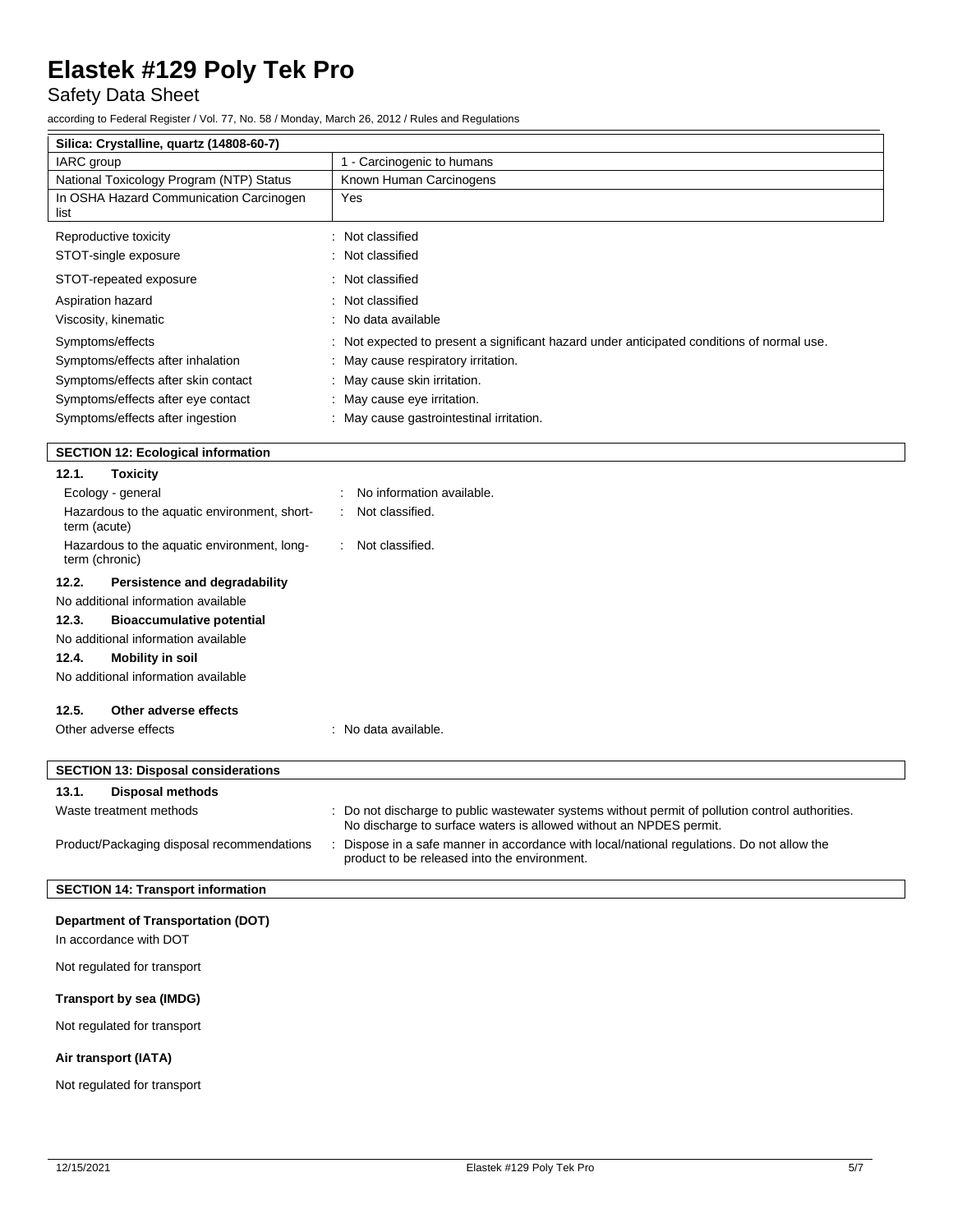## Safety Data Sheet

according to Federal Register / Vol. 77, No. 58 / Monday, March 26, 2012 / Rules and Regulations

#### **SECTION 15: Regulatory information**

#### **15.1. US Federal regulations**

### **Elastek #129 Poly Tek Pro** All chemical substances in this product are listed as "Active" in the EPA (Environmental Protection Agency) "TSCA Inventory Notification (Active-Inactive) Requirements Rule" ("the Final Rule") of Feb. 2019, as amended Feb. 2021, or are otherwise exempt or regulated by other agencies such as FDA or FIFRA

| SARA Section 311/312 Hazard Classes | None |
|-------------------------------------|------|

#### **15.2. International regulations**

No additional information available

#### **15.3. US State regulations**

WARNING: This product can expose you to Ethylene oxide, which is known to the State of California to cause cancer and birth defects or other reproductive harm. For more information go to www.P65Warnings.ca.gov.

| Component                                   | Carcinogenicity | Developmental<br>toxicity | Reproductive<br>toxicity male | Reproductive<br>toxicity<br>female | No significant<br>risk level (NSRL) | <b>Maximum</b><br>allowable<br>dose level<br>(MADL) |
|---------------------------------------------|-----------------|---------------------------|-------------------------------|------------------------------------|-------------------------------------|-----------------------------------------------------|
| Titanium dioxide<br>$(13463 - 67 - 7)$      | X               |                           |                               |                                    | Not available                       |                                                     |
| Silica: Crystalline,<br>quartz (14808-60-7) | X               |                           |                               |                                    |                                     |                                                     |
| Formaldehyde (50-00-<br>$\left( 0\right)$   | X               |                           |                               |                                    | 40 µg/day                           |                                                     |
| Ethylene glycol (107-<br>$21-1)$            |                 | X                         |                               |                                    |                                     | $8700 \mu g/day$<br>(oral)                          |
| Acrylonitrile (107-13-1)                    | X               |                           |                               |                                    | 0.7 µg/day NSRL                     |                                                     |
| Benzophenone (119-<br>$61-9)$               | X               |                           |                               |                                    |                                     |                                                     |
| Ethylene oxide (75-21-<br>8)                | X               | X                         | X                             | X                                  | 2 µg/day                            | 20 µg/day                                           |

| Component                                | State or local regulations                                                                                                                                                                                                         |     |
|------------------------------------------|------------------------------------------------------------------------------------------------------------------------------------------------------------------------------------------------------------------------------------|-----|
| Titanium dioxide (13463-67-7)            | U.S. - New Jersey - Right to Know Hazardous Substance List; U.S. - Pennsylvania -<br>RTK (Right to Know) List; U.S. - Massachusetts - Right To Know List                                                                           |     |
| Ammonium hydroxide (1336-21-6)           | U.S. - Massachusetts - Right To Know List; U.S. - New Jersey - Right to Know<br>Hazardous Substance List; U.S. - Pennsylvania - RTK (Right to Know) -<br>Environmental Hazard List; U.S. - Pennsylvania - RTK (Right to Know) List |     |
| Silica, amorphous (7631-86-9)            | U.S. - New Jersey - Right to Know Hazardous Substance List; U.S. - Massachusetts<br>- Right To Know List; U.S. - Pennsylvania - RTK (Right to Know) List                                                                           |     |
| Silica: Crystalline, quartz (14808-60-7) | U.S. - New Jersey - Right to Know Hazardous Substance List; U.S. - Pennsylvania -<br>RTK (Right to Know) List; U.S. - Massachusetts - Right To Know List                                                                           |     |
| Limestone (1317-65-3)                    | U.S. - New Jersey - Right to Know Hazardous Substance List; U.S. - Pennsylvania -<br>RTK (Right to Know) List                                                                                                                      |     |
| Formaldehyde (50-00-0)                   | U.S. - New Jersey - Right to Know Hazardous Substance List; U.S. - Pennsylvania -<br>RTK (Right to Know) List; U.S. - Massachusetts - Right To Know List                                                                           |     |
| Ethylene glycol (107-21-1)               | U.S. - Massachusetts - Right To Know List; U.S. - New Jersey - Right to Know<br>Hazardous Substance List; U.S. - Pennsylvania - RTK (Right to Know) -<br>Environmental Hazard List; U.S. - Pennsylvania - RTK (Right to Know) List |     |
| Acrylonitrile (107-13-1)                 | U.S. - Massachusetts - Right To Know List; U.S. - New Jersey - Right to Know<br>Hazardous Substance List; U.S. - Pennsylvania - RTK (Right to Know) -<br><b>Environmental Hazard List</b>                                          |     |
| Ethylene oxide (75-21-8)                 | U.S. - New Jersey - Right to Know Hazardous Substance List; U.S. - Pennsylvania -<br>RTK (Right to Know) List; U.S. - Massachusetts - Right To Know List                                                                           |     |
| 12/15/2021                               | Elastek #129 Polv Tek Pro                                                                                                                                                                                                          | 6/7 |